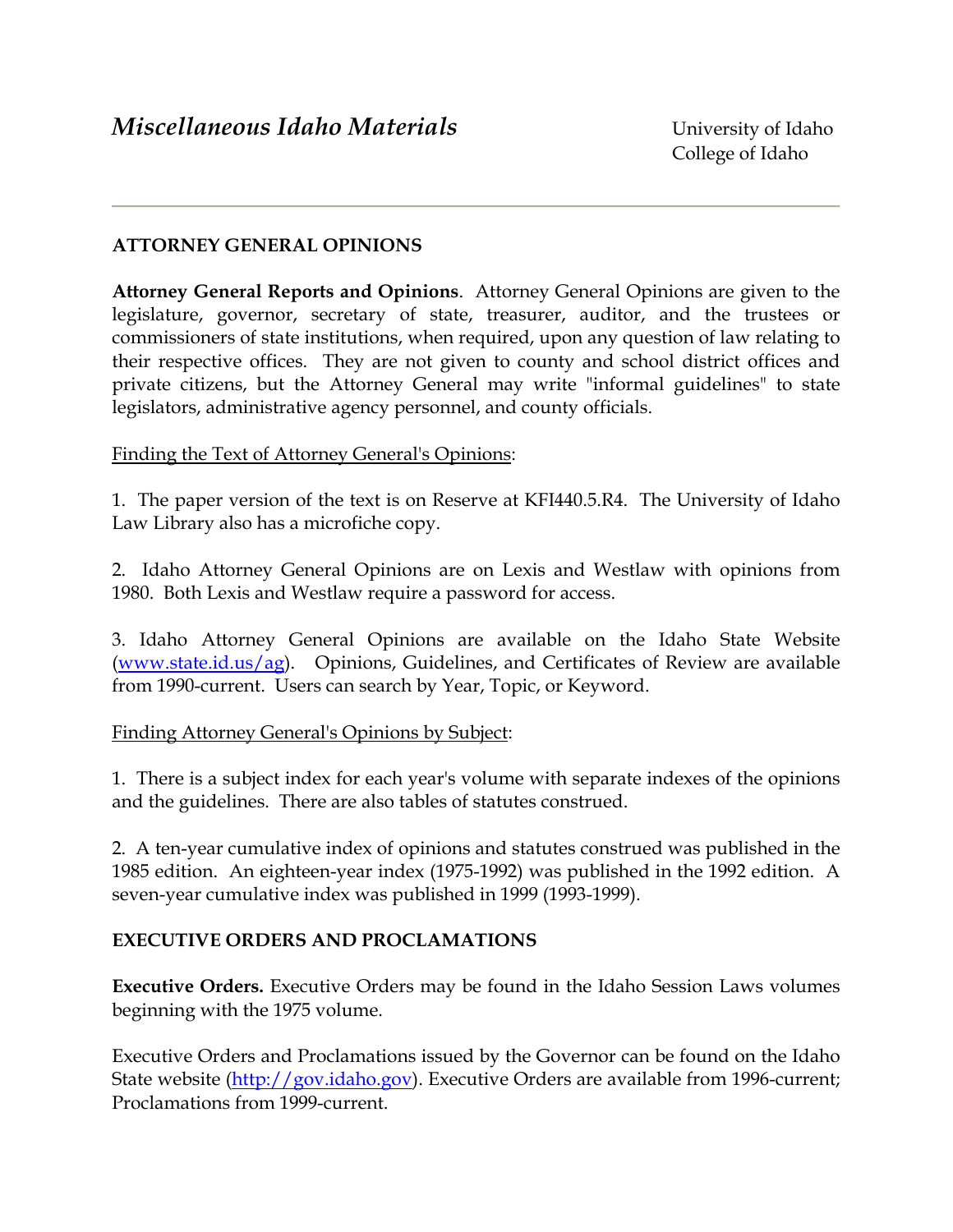# **STATE BAR PUBLICATIONS**

The Idaho State Bar publishes many types of material. The Idaho Bar Association's Idaho Legal Foundation sponsors Continuing Legal Education seminars and publishes seminar material. Some Idaho State Bar publications are available on their website (www.state.id.us/isb).

In addition, the Idaho Bar Association publishes:

1. **Idaho State Bar Deskbook & Directory**. Reserve KFI69.A3. Directory of membership of the Idaho Bar Association and related entities. It contains recent ethics opinions, Idaho Bar Association rules, and other similar information.

2. **Advocate**. Reserve KFI69.A3. This is a monthly publication of the state bar. It serves as the forum for official notices of Supreme Court rule changes, state bar rule changes, and state bar ethics, as well as providing news of interest to the members of the Idaho Bar Association.

3. **Idaho Rules of Professional Conduct.** Reserve KFI69.A3. The Advocate publishes an annual *Directory and Reference Guide* that contains a print version of the Idaho Rules of Professional Conduct. These Rules are also available online at the Idaho State Bar website (http://www2.state.id.us/isb/index.htm) under, "Rules."

4. **Idaho Ethics Opinions**. Cage Material KFI76.5.A2. This two-volume set contains formal and informal ethics opinions. Opinions are consecutively numbered. Includes a partial index. Current Idaho Ethics Opinions can be found in the **ABA/BNA Lawyer's Manual on Professional Conduct Ethics Opinions** Reserve KF305 A8 A2.

5. **Idaho Civil Jury Instructions**. Reserve KFI542.A65I4 2003. Current Civil Jury Instructions are available on the Idaho State Judiciary website (www.isc.idaho.gov) under, "Jury System."

6. **Idaho Criminal Jury Instructions**. Reserve KFI583.I32 2005. Current Criminal Jury Instructions are available on the Idaho State Judiciary website (www.isc.idaho.edu) under, "Jury System."

# **IDAHO DIRECTORIES**

1. **Directory of Idaho Government Officials.** Reserve JK7530.D5. Includes city and county statistics, highway and planning organizations, legislative information, and contact information for federal and state officials.